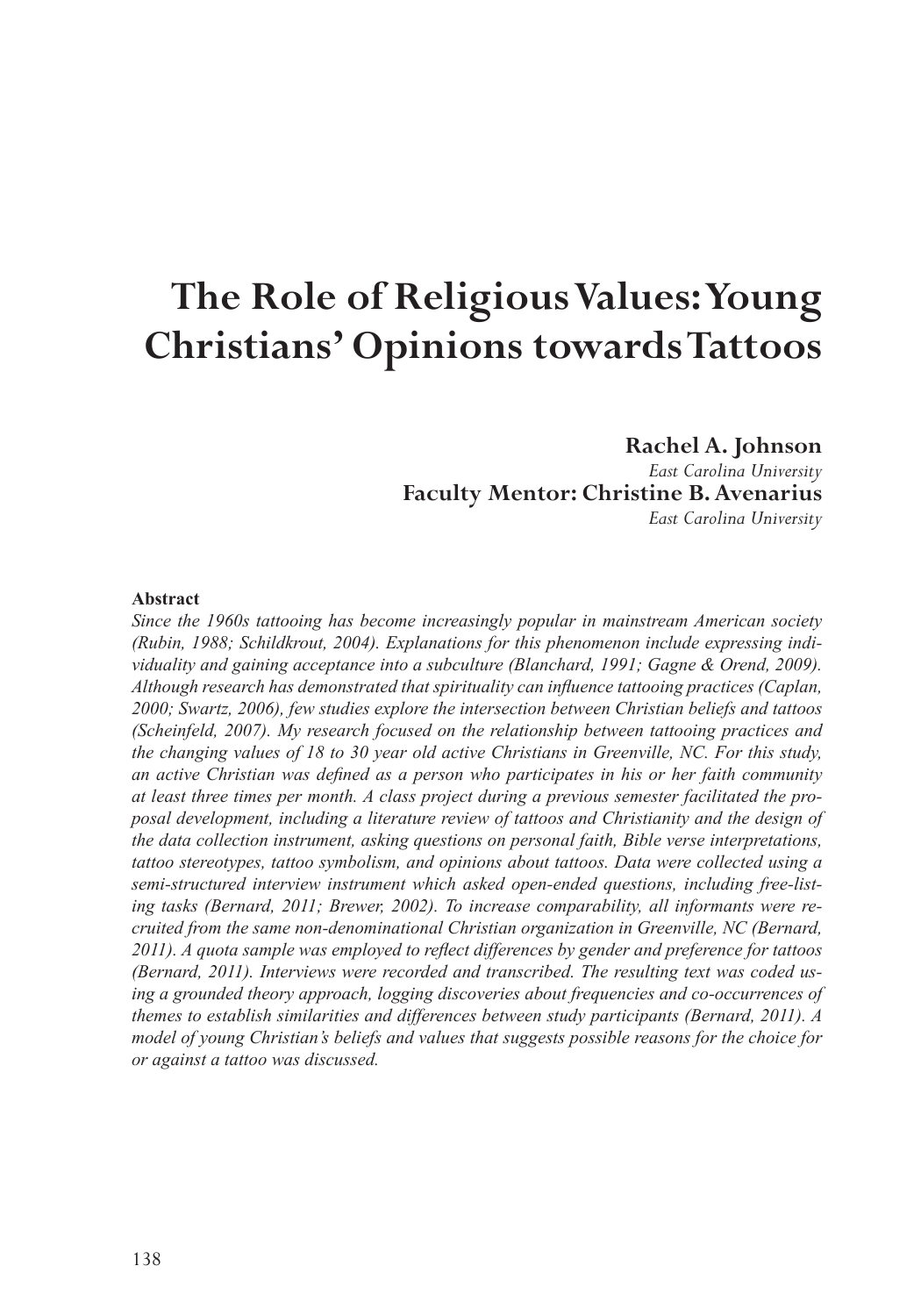The term 'tattoo renaissance' was used by<br>Rubin (1988) to express the change in the Western tattoo culture that began in the 1960s. Prior to this shift, much of Western culture associated tattoos with the deviant behavior of bikers, criminals, prisoners, circus entertainers, gang members, and sailors (Govenar, 1982; Schildkrout, 2004). The 'tattoo renaissance' marked the era of mainstream and customized tattoos that were beginning to be identified as art (Rubin, 1988). In recent studies, the increasing popularity of tattooing in American society has been explained by some humans' desire through body adornment to express individuality and gain acceptance into a subculture (Blanchard, 1991; Gagne & Orend, 2009). Previous literature has compared the decisions of youth to get a tattoo to other life influences (Roberts & Ryan, 2002; Farrow et. al., 1991) but few studies have explored the motivations for body adornment among young Americans that simultaneously choose to participate in Christianity (Scheinfeld, 2007). Research has demonstrated that spirituality can influence tattooing practices (Caplan, 2000; Swartz, 2006). Thus, it is important for researchers studying cultural change to consider the role of Christianity as a spiritual influence on current tattooing practices for young Americans.

The subject of body adornment is of interest to scholars of numerous backgrounds; Schilkrout (2004) provides a detailed overview of studies in anthropology and other social sciences that have given insight to inscription practices, including tattoos. The discipline of cultural anthropology is interested in understanding the perspective of the person making a choice, i.e., the emic perspective which asks "What motivated you to make this choice?" For this reason, I chose anthropological research as a means to reveal the views towards body adornment of both tattooed and non-tattooed young active-Christians who participated in a non-denominational Christian club in Greenville, NC. From exploratory research in this Christian community, I observed the frequent positive perspectives towards religiously symbolic tattoos in this culture. My limited knowledge about the Bible encouraged me to further question this phenomenon as the practice of obtaining tattoos is a controversial subject. Similarly, Scheinfeld (2007) notes there is a "debate whether Christians are allowed to tattoo themselves" (p. 363). If religious beliefs are predictive of tattoo preferences in a small community of young active-Christians, the data obtained in this study can provide models for future researchers. One research goal of this study is to explore the views that the interviewed young active-Christians in Greenville, NC, have towards this debate.

#### **What motivates individuals to obtain a tattoo?**

From 2005 to 2007, Antoszewski, et al. (2009) distributed questionnaires in to 492 participants Lodz, Poland, to address the motivations behind their decisions to get a tattoo. The most commonly reported motivations were enhancement of one's individuality, aesthetic value, acceptance into a subculture, and peer pressure (Antoszewski et al., 2009). The study's results indicated that 28% of those surveyed believed having a tattoo increased their self-esteem, and 26% of the informants thought their tattoo helped in selfdetermination (Antoszewski et al., 2009). I adapted questions from Antoszewski, et al. (2009) study to my semi-structured interview template because the questions asked were unique in terms of the ordinal scale and informative about personal adornment motivations.

## **Are Tattoos Referenced in the Bible?**

Both Scheinfeld (2007) and several informants in my exploratory research noted that the Bible verses Corinthians 6:19-20 and Leviticus 19:28 are commonly used by Judeo-Christian tattoo refuters to support their stance. In order to discover how the young active-Christians in my study interpret their faith, I asked both tattooed and nontattooed informants for their interpretation of these verses. Scheinfeld (2007) further mentions several verses in the Bible that are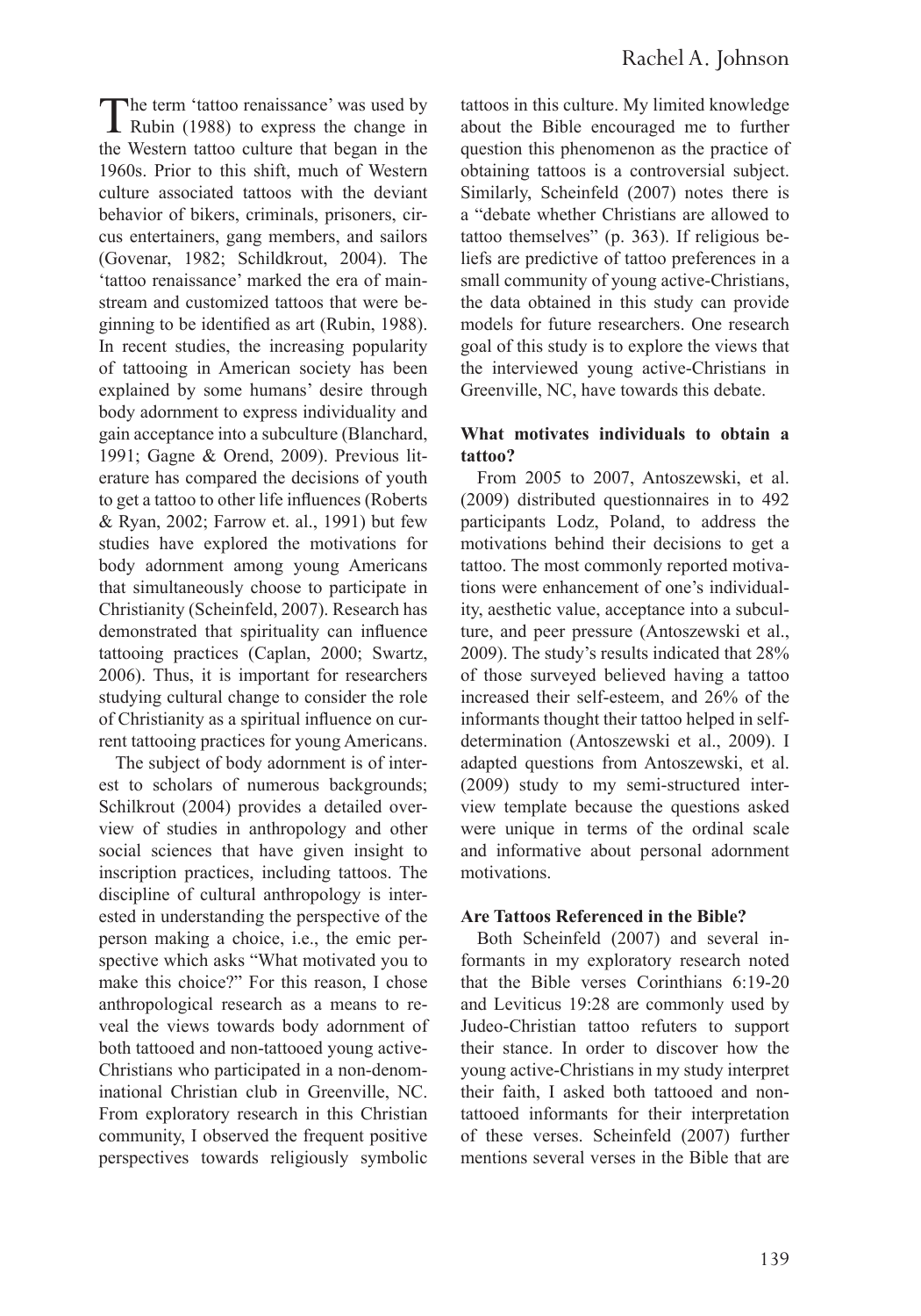believed to "reference body markings in the Old and New testaments" including Exodus 13:9, Exodus 13:16, Isaiah 44:5, Isaiah 49:16, Ezekiel 9:4, Galatians 6:17, Revelations 7:2- 3, and Revelations 19:16 (p. 363). Therefore, I designed my study to find out which Bible verses, if any, informants related to tattoos.

## **Methodology**

I conducted ethnographic research with a quota sample to understand the values that can influence both tattooed and non-tattooed young active-Christians today in deciding about body adornment. Quota sampling is "stratified sampling without random selection" to compare variables within a population or "culture of interest" (Bernard, 2011, p. 144). In other words, informants in this study were selected based on a quota sample differentiated by gender and having a tattoo. In order to reduce variability of informants, all participants regularly attended Victory Campus Ministries (Bernard, 2011). Victory Campus Ministries (VCM) is a non-denominational Christian club held on the East Carolina University campus every Thursday evening. Because VCM is a college club, membership includes those from various religious backgrounds. However, their desire to be an active member in VCM, as opposed to other Christian organizations on ECU's campus and throughout Greenville, suggests informants have found commonalities in their faith.

Members of the VCM community were able to participate in this study if they were between the ages of 18 and 30. It was required that informants participated in their faith community three or more times per month, the criterion I used to define study participants as being an active-Christian. For recruitment, I relied on referral to meet the requirements of the quota sample. Thirtytwo informants were interviewed. The term 'informant types' will be used subsequently to describe the following four categories: females with tattoos, females without tattoos, males with tattoos, and males without tattoos. I interviewed eight VCM members for each 'informant type.'

I created two semi-structured interview instruments: one for informants with tattoos and one for informants without tattoos. Both instruments contained open ended questions, two free listing exercises, and two rank order tasks (Bernard, 2011; Brewer, 2002). Informants were given ID numbers so that their identities would remain anonymous. To maintain their privacy, I have not included images of my informant's tattoos to assure their identities are not revealed. The interviews were voice recorded with the participants' permission. After the informants' initial responses to questions regarding their faith activity, tattoo description, and tattoo likes and dislikes, I followed up with 'probing questions' that initiated in depth responses and increased accuracy of recall (Johnson & Weller, 2002). Additionally, following free listing exercises exploring attitudes about sin and stereotypes, I discussed each listed item with the participants to ensure my understanding of certain words or phrases (Johnson & Weller, 2002; Brewer, 2002). Interviews lasted between forty-five minutes to one-hundred twenty minutes. After the interview concluded, informants were compensated with a \$10 Target gift card. The Institutional Review Board of East Carolina University approved the procedures used.

Interviews were transcribed by the online transcription site CastingWords. Transcribed texts were coded and analyzed for reoccurring and co-occurring themes using a grounded theory approach. Grounded theory research is an inductive research method used to analyze qualitative data (Bernard, 2011). To elaborate, I read each interview closely and marked passages of texts with an appropriate label, such as, 'religious tattoo.' Using the software ATLAS.ti7, I identified frequent and coexisting themes (ATLAS.ti, 2013). Data were entered into SPSS statistics using dummy variables; themes based on the variables of gender, having a tattoo, and faith participation ranks were analyzed using cross tabulation procedures as suggested by Bernard (2011), setting an alpha level of .05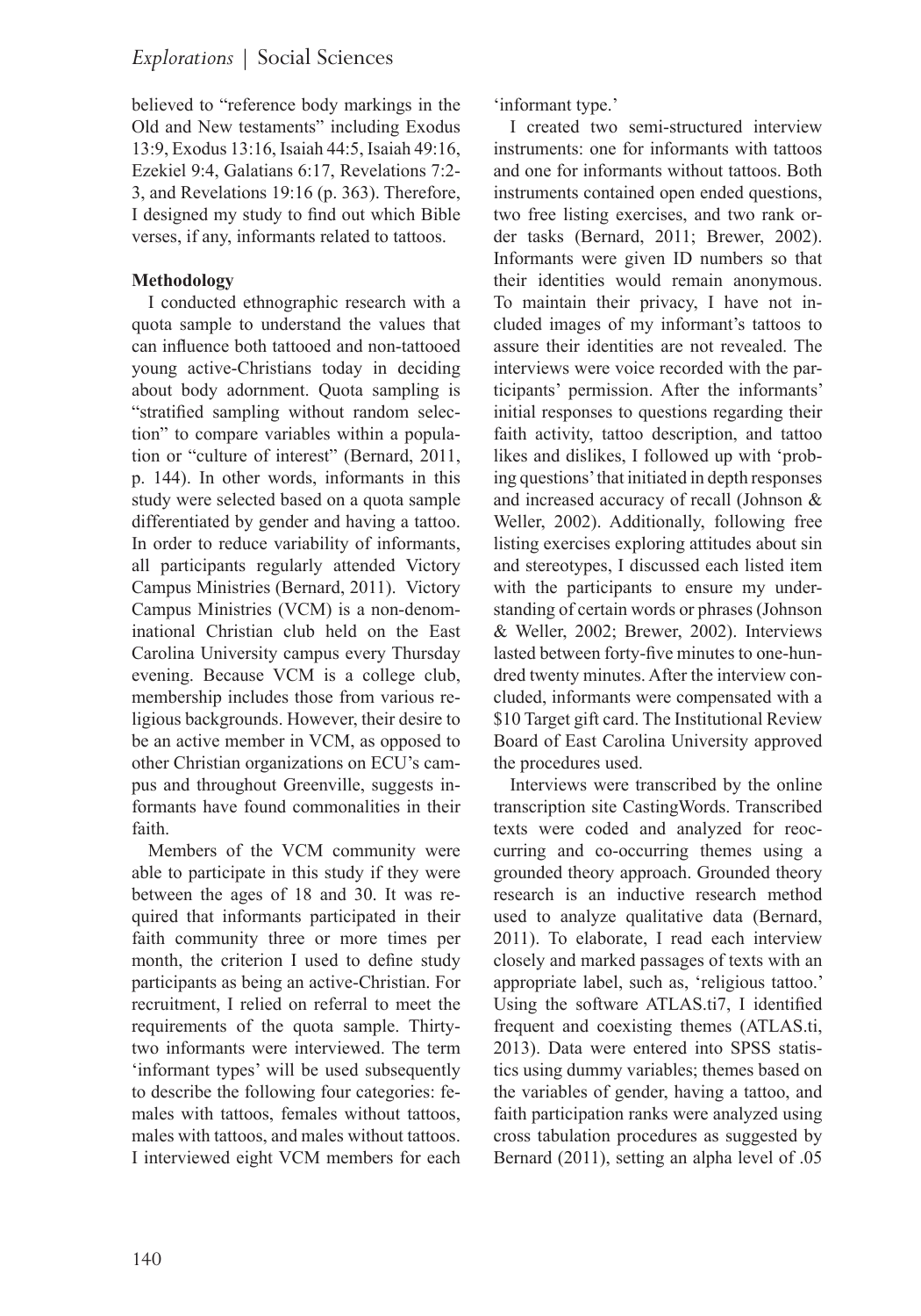for statistical significance. Table 1 shows the demographic information of informants and faith participation which I discuss in the following section. To explain and validate the models I am presenting, I include exemplar re-quotes by informants, as suggested by Bernard (2011).

Additionally, data from the free listing exercises were entered into Anthropac to obtain salience and frequency rankings of informants' responses (Brewer, 2002; Borgatti, 1992). The measure of saliency captures both the rank of items in an individual's list as well as the frequency of the item mentioned by all informants (Bernard, 2011).

#### **Faith Analysis: Informant Participation**

During the interviews, I noticed that informants differed in the number of times they participated on a weekly basis in religious activities. These activities included service to others, attending church, fellowship with other VCM members, spreading the gospel to others, and individual or group worship, prayer, and Bible study. Based on an informants' regularity of participation, I categorized informants as high or low frequency participants. The number of religious activities per week informants participated in ranged from 2 to 26. Compilation of the data revealed that informants mentioned they participated in either 10 or fewer or 16 or more activities per week. This determined the definition of high frequency participants as those who participated 16 or more times and low frequency participants as those who participated in 10 or less religious activities per week. High frequency participants actively worshiped God an average of 19 times per week while low frequency participants actively worshiped God an average of seven times per week. I found no significant correlation between frequency of participation and being tattooed (chi square=0.582, p=0.446). It is important to note that classifying informants as a "high" or "low" frequency participant is based solely on self-reported activities related to a choice to actively attend a religious service or activity. The faith

|            | Females $(n=16)$<br><b>Faith Participation</b> |     | Males $(n=16)$<br><b>Faith Participation</b> |     |
|------------|------------------------------------------------|-----|----------------------------------------------|-----|
|            |                                                |     |                                              |     |
|            | High                                           | Low | High                                         | Low |
| Tattoos    |                                                |     |                                              |     |
| No Tattoos |                                                |     |                                              |     |

participation of informants as a function of gender and being tattooed is located in Table 1.

#### **Faith Analysis: Defining a Sin**

As previously stated, the subject of tattoos in the Christianity community is controversial (Scheinfeld, 2007). The question of whether tattoos are a sin is also a point of debate. To gain a better perspective of the actions informants associated with sinning, I asked informants to define a sin. A compilation of definitions offered by study participants suggests a sin is anything that is put above God or anything that displeases him. Whether it is a physical object or an emotion, the thing that is put above God is termed an 'idol.' Idolatry is a sin that may lead to other sinful acts; it is referred to as a 'root sin.' As described by informants, even though someone may think certain idols are positive, such as family and friends, the number one focus in his or her life should be God. Informants described that when God is the center of their lives, other life concerns, such as their grades or financial situation, will fall into place.

Participants were asked to complete a free listing exercise of any activities, actions, or anything else they considered to be a sin. Only one female informant without a tattoo stated that she believed tattoos were sinful. However, no informants specifically listed tattoos to be a sin in the free listing exercise. Figure 1 represents the relations between the top ten sins mentioned in the free listing exercise by overall salience score. To reiterate, saliency encompasses both the rank of a term in an informant's list as well as the frequency of the term mentioned by all informants (Bernard, 2011). Therefore, a high salience score signifies a term that was mentioned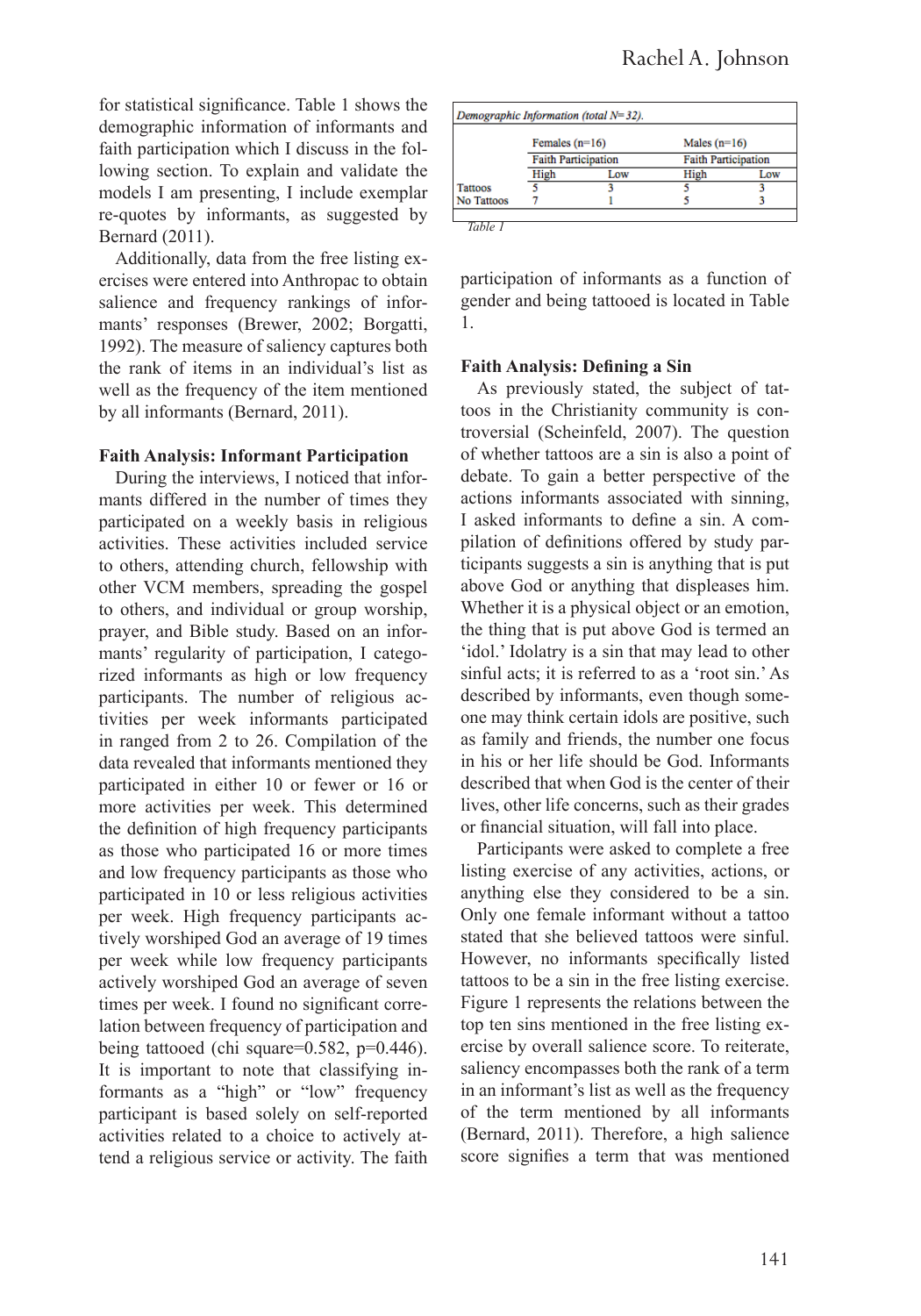early and frequently in the free listing exercise by informants.

When comparing the salience score of terms for tattooed informants to non-tattooed informants, the top seven terms were identical: lying, stealing, sexual immorality, murder, lust, idolatry, and cheating. It is interesting that all of these terms relate largely to the

Denying God was in the top ten frequencies of all informant types, suggesting that the young active-Christians in the current study aimed to serve and glorify God through their actions. Although informants strove to glorify God, the informants also stressed that Christians are not perfect because only God is perfect. However, as long as they repent

# Web of Top 10 Sins by Salience Rank



*Figure 1. Web of top ten sins noted by study participants.*

Ten Commandments of the Old Testament (Exodus 20:1-17 King James Version). The Ten Commandments of the Old Testament directly state that one should not lie, cheat, or steal. Additionally, it says 'thou shalt have no other gods' which refers to the root sin of idolatry. The Ten Commandments also specify that a believer should not kill or commit murder. To continue, sexual immorality encompasses adultery, which is an action the Ten Commandments forbid. Similarly, lust is the root sin that may lead to an adulterous act; it, too, is specified in the Ten Commandments.

Denying God was the eighth most frequently listed sin by all informants. One may deny God by not being obedient to prompting by him, not giving him all life, not worshipping him, or worshipping other gods.

their sins, they are forgiven by God. One tattooed female with a high frequency faith participation noted, *"God is so holy, perfect, and righteous. He is so good. We are so sinful. There is a huge gap between us… He's more than enough to forgive anything, no matter what you've done. [God will] set you free from your past and bring you into this whole new identity."* 

The most frequently listed sin by all subgroups of informants was sexual immorality. Informants described this term to encompass acts that include prostitution, incest, masturbation, fornication, pre-marital sex, pornography, adultery, and homosexuality. However, an informant's choice of obtaining a tattoo or not showed no statistically significant correlation with sexual activity, even among those who admitted engaging in pre-marital sex within six months of the interview (chi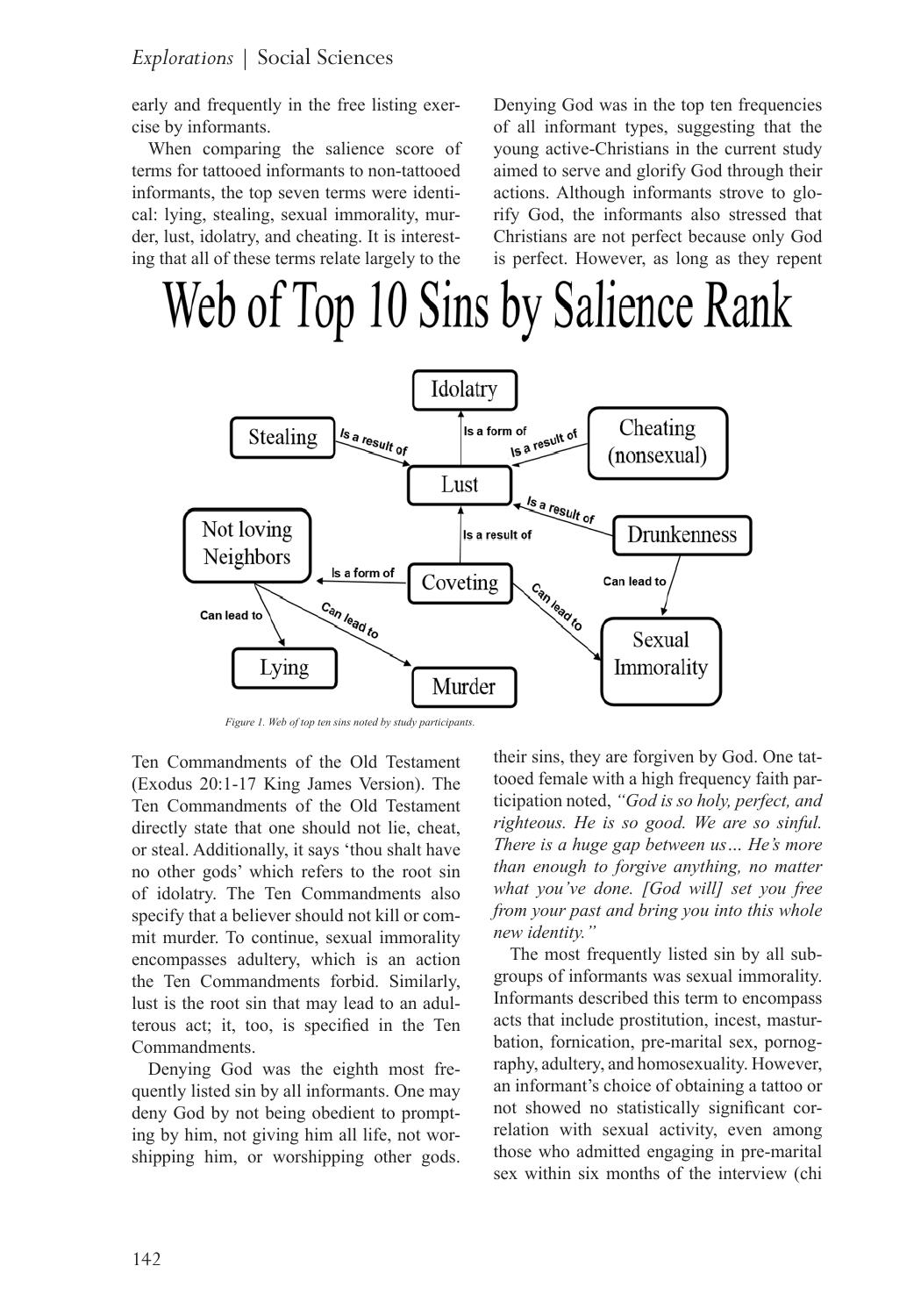square=6.476,  $p=0.166$ ). Not all informants abstained from sex their whole lives, but the majority of them practiced abstinence once they found God. For example, one female tattooed, high frequency faith participant noted, *"I would drink and be sexually active in high school before I started living for the Lord."* 

#### **Faith Analysis: Bible Verse Interpretations**

I discovered during my exploratory and literature research that both Corinthians 6: 19-20 and Leviticus 19:28 are verses some Christians believe indicate that tattoos are sinful (Scheinfeld, 2007). Therefore, I asked informants for their personal interpretation of each verse to discover if they believed it was associated with the practice of tattooing. Corinthians 6:19-20 states, "What? Know ye not that your body is the temple of the Holy Ghost which is in you, which ye have of God, and ye are not your own? For ye are bought with a price: therefore glorify God in your body, and in your spirit, which are God's" (King James Version).

In response to Corinthians 6: 19-20, I found that informants with a higher faith ranking were more likely to mention its correlation with sexual immorality (Pearson's chi square= $4.693$ , p= $0.030$ ). In addition, those interviewees who did not have a tattoo were more likely to state that they should glorify God with their bodies (chi square=4.50, p=0.034). An example comment from a nontattooed female, high frequency faith participant highlights this belief, *"He [God] saved our souls and he made our spirit come alive, but it's not like we can honor God with our spirits and our souls and not our bodies as well. I think that our bodies go hand in hand with honoring God."* One interpretation of this relation is that informants without a tattoo aim to glorify God by keeping their bodies healthy and away from drugs, sexual immorality, and even body adornment. Again, a quote from an informant describes this interpretation: *"The way you use your body, the way you portray your body, in whatever manner you do that…glorify him [God] with your body, the best you can. You can do that* 

*through your actions, the way you dress, the way you reflect in your mirror, the way people see you"* (Male without tattoos, low frequency faith participation).

Leviticus 19:28 states, "Ye shall not make any cuttings in your flesh for the dead, nor print any marks upon you: I am the LORD" (King James Version). When interpreting Leviticus, those participants who had a tattoo were more likely to mention that the context of this specific verse was very important for the correct interpretation (chi square=4.571,  $p= 0.033$ ). This is likely because those who had tattoos were more often confronted by tattoo refuters with this verse. A female non-tattooed, high frequency faith participant illustrates this point, *"You can't really take a verse out and interpret it without first interpreting who said that. Was it God? Was it someone speaking? Was it God speaking through someone? Who were they speaking to? Was it cultural context? Who are the people?"* In addition, more than one-third of informants claimed that in Leviticus, God was trying to distinguish his followers from those who were engaging in pagan rituals to worship the dead. Additionally, slightly less than half mentioned that today they are not "under the laws of the Old Testament." The following quote by a non-tattooed male low frequency faith participant describes this belief: *"Well, I think you have to have a historical sense of the Old Testament, a little bit. You read anything out of Leviticus or anything Old Testament that's under Moses' Law; that was written for a specific time in the Israelite history. A lot of pagan worship was going on in that time; nothing had been redeemed in that time. God gave some very strict rules: this is how I want you to live, if you're going to be my people, I got to set you on the right path. Down that road, I can redeem the entire world out of this little nation. I definitely see that in Leviticus as well as a number of other laws in the Old Testament… You can't really single out a single thing and say that it was meant for eternity, along the course of human history."* 

The Bible verse Revelations 19:16, which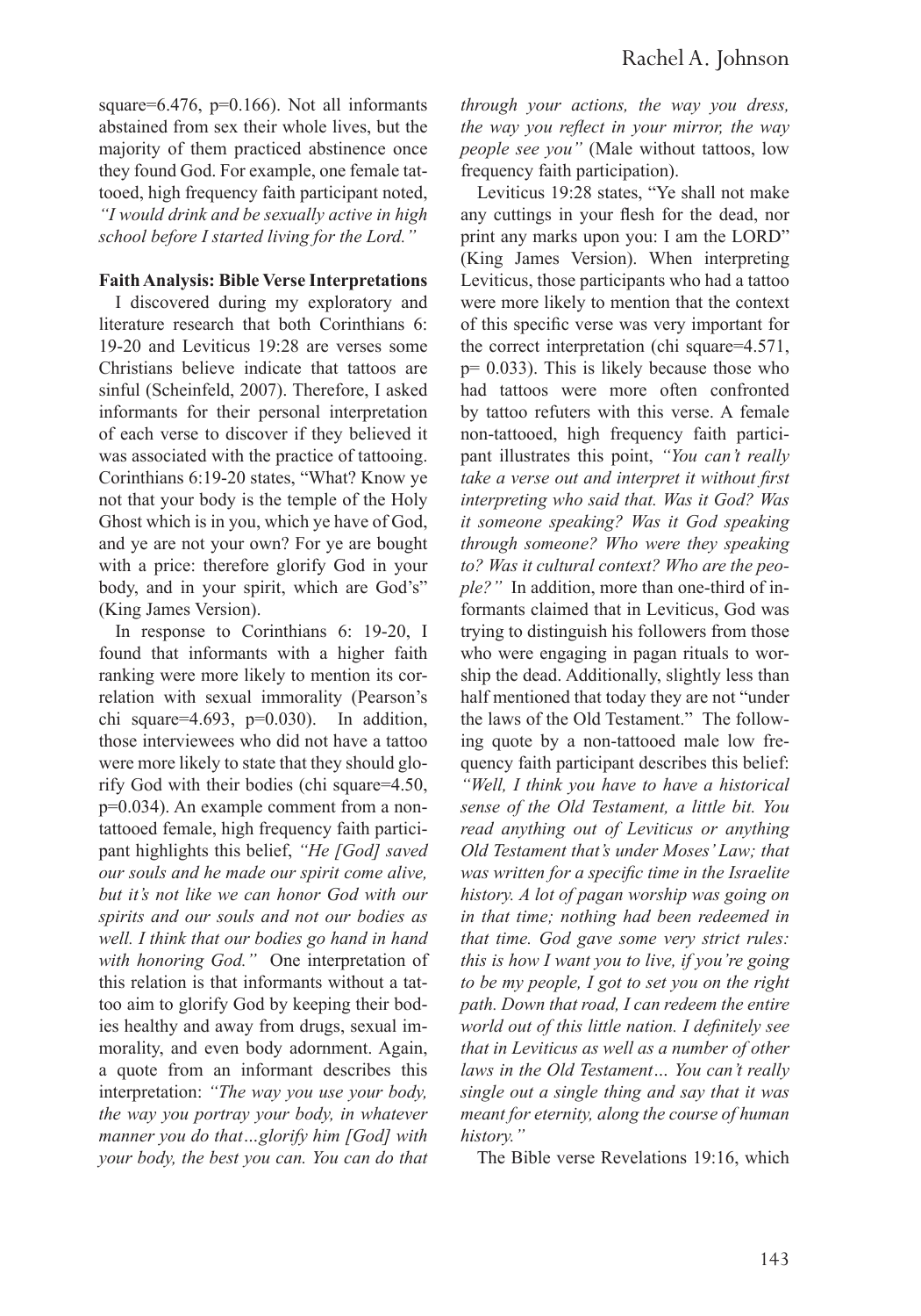states, "On his robe and on his thigh he has a name inscribed, King of kings and Lord of lords," was quoted by seven informants who considered it as a reference to tattoos. Interestingly, there was no statistically significant relation between tattooed informants and referencing this Bible verse (Pearson's chi square=  $0.183$ , p= $0.669$ ). The verse was mentioned by both tattooed and non-tattooed informants.

#### **Tattoo Stereotypes: A Religious Perspective**

Informants were asked to complete a free listing task about the social stigmas they had heard in association with tattoos. They were given three minutes to write all of the positive and negative stereotypes they could recall. We then discussed which of these opinions they personally had and which stereotypes they heard from others. The tattoo stereotypes that are associated with religious principles are provided in Table 2 reflecting salience scores ranks that indicate the importance of a particular term by informant type. Importance, or salience score ranking, is captured by computing the order in which terms were mentioned and the frequency of terms across informants.

Data from the salience scores in Table 2 indicate the belief that tattoos are sinful was the number one stereotype from the informant type "Females without tattoos." Although the stereotypes listed were not necessarily personal stereotypes, the fact that these women

*Table 2.* 

the top 20 salience scores for this group of informants. The fact that this group less commonly heard the stereotype that tattoos are sinful did not inhibit their choice to obtain a tattoo.

The idea that tattoos are 'Christian' was recalled quickly and frequently by the males without tattoos, even more so than the males and females with tattoos. All informant types except "Females without Tattoos" noted that tattoos can be viewed as Christian. The fact that VCM offers gender based 'connect groups' may be an explanation. Male church members without tattoos could have observed multiple religious tattoos on other men because the majority of the male members in VCM who do have tattoos have been "inked" with religiously symbolic images or phrases. To elaborate, five of the eight tattooed males I interviewed had four or more tattoos, and most of those tattoos featured a religious motif. The fact that men without tattoos commonly see the tattooed males with apparent religious symbolism may explain why Christian was a more 'important' tattoo stereotype based on salience scores. In contrast, women without tattoos more often socialize with other VCM women. The tattooed women they interact with tend to wear tattoos at less visible locations on their bodies. In other words, six of the eight tattooed females in the sample have one or two tattoos, usually small in size and often in a location that is covered by clothing. Therefore, women

| <b>Informant Type</b>     |                               |                                    | Salience Score Rankings, i.e. Evaluation of Importance of Religious Stereotypes Listed by |                       |                   |
|---------------------------|-------------------------------|------------------------------------|-------------------------------------------------------------------------------------------|-----------------------|-------------------|
| Stereotype of<br>interest | Females<br>without<br>Tattoos | Males<br>without<br><b>Tattoos</b> | Females with<br>Tattoos                                                                   | Males with<br>Tattoos | All<br>informants |
|                           | $(n=8)$                       | $(n=8)$                            | $(n=8)$                                                                                   | $(n=8)$               | $(N=32)$          |
| Sinful                    |                               | 19                                 | 17                                                                                        | NA                    | 13                |
| Non-Christian             | NA                            | NA                                 | 10                                                                                        | 18                    | 16                |
| Christian                 | NΑ                            |                                    | 16                                                                                        | 14                    |                   |

Note. NA: not ranked in top 20 salience scores

frequently heard from others that tattoos are sinful may have been a reason for not obtaining a tattoo. The stereotype that tattoos are sinful was seldom mentioned by male informants with tattoos and didn't register among without tattoos have fewer opportunities to observe religious tattoos on other women. This may explain why the idea that tattoos are 'Christian' was not frequently recalled by women without tattoos during the free listing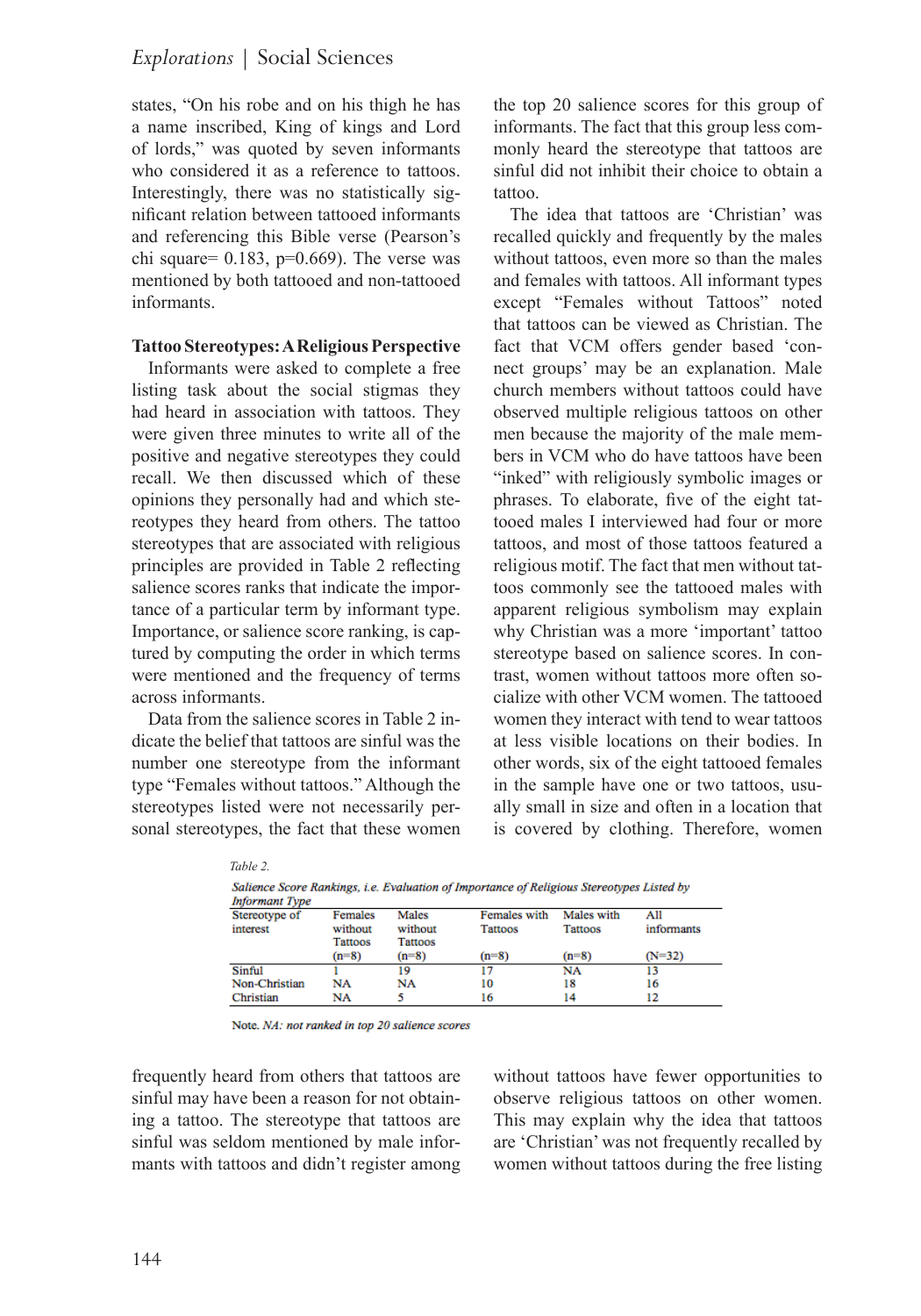exercise.

The importance of the tattoo stereotype 'non-Christian' was highest for the "Females with tattoos." This could illuminate why their tattoos are commonly small or hidden; they do not want their elders to think they have less faith in God for obtaining a tattoo. In the majority of cases, the negative stereotypes that were listed, including 'non-Christian' and 'sinful,' were not the personal views of the informant. Instead, it was mentioned that they heard this from their parents or grandparents. Correspondingly, several informants commented that in contemporary US culture, tattoos are often considered trendy and are becoming more accepted. Further research with a larger sample of varying ages would be useful.

#### **Views of Tattoos in VCM**

Tattooed informants collectively defined a symbol to be a representation with a deeper meaning. All tattooed informants identified their tattoos to be symbolic. Only one male informant stated one of his tattoos, which he described as a 'novelty tattoo,' had no symbolism. Moreover, all but two tattooed informants had a religious tattoo. In both cases, the choice to obtain a tattoo was made prior to coming into their faith.

When non-tattooed informants were asked about the positive aspects of tattoos, less than one-fifth mentioned the religious based ideas that religious tattoos can spread the gospel or can be a way to worship God. More commonly, non-tattooed informants identified tattoos as expressive, symbolic, and creative (8, 6, and 5 non-tattooed informants, respectively). A non-tattooed female with a high frequency faith participant describes this sentiment, *"I do think they're good conversation starters. It [religious tattoos] can open doors for the world that we live in, where there is a lot of anti God… and for believers, I think it can be a good witnessing tool."*

Half of the informants who did not have a tattoo said they hadn't gotten one because tattoos were too permanent. Likewise, seven non-tattooed informants discussed that their opinions are constantly changing. A non-tattooed female expressed this opinion: *"I think because it's permanent as well… in the way my personality is, I don't like that. I like control. I don't like that idea. I've noticed even in the last five years, my face, my preferences, [and] the way I think has changed so much."*

When I asked the questions that were adapted from Antoszewski, et al.'s (2009) study to assess motivations for getting a tattoo, half of all VCM informants agreed that tattoos increase self-esteem and 15 said tattoos help in self-determination. This suggests that tattoos were viewed by these young active-Christians as a means to find and feel good about themselves. Specifically, those who were 21 or 22 years of age agreed that tattoos can help with self-determination (chi square= $10.945$ , p=  $0.027$ ). Tattooed informants more commonly fell within this age range (chi square=7.111,  $p= 0.029$ ). This indicates that the active-Christians in the study, ages 21 and 22, were more inclined than the younger and older participants to view tattoos as a means for expression and individuality and therefore actually obtained a tattoo.

When informants were asked about the specific tattoo symbols they liked, two thirds stated they liked tattoos with a religious motif, and more than one-third described that they liked tattoos with meanings that relate to that person's life. Participants disliked tattoos that featured images described as satanic (44%), meaningless (19%), against God (16%), and provocative (14%). Examples provided by informants of these tattoo descriptions were the devil, cartoon characters, upside down pentagrams, and naked women, or curse words respectively. Tattoos that were satanic, against God, and provocative were most probably disliked because they can be related to the sins of idolatry and sexual immorality. Women with tattoos were more likely than other informant types to comment that they disliked tattoos that convey an association that spoke against God (chi square= 10.193, p= 0.017). One quote from a non-tattooed female high frequency faith participant shows that VCM informants found high importance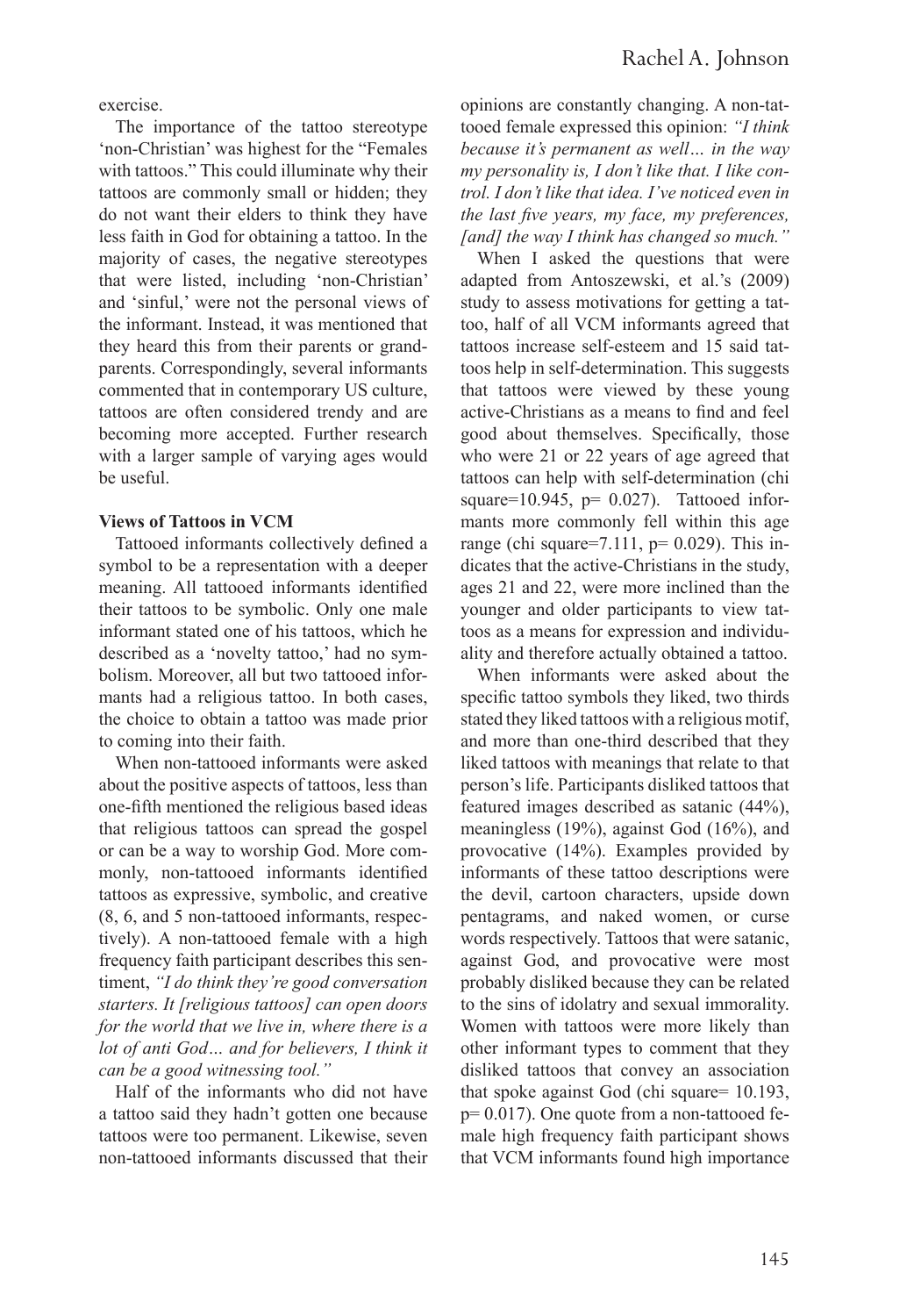in tattoos that glorify God and have personal meaning to the wearer: *"I want to make sure that it [a potential tattoo] is really meaningful… I want it to relate to Jesus for sure."*

# **Discussion**

The majority of the young active-Christians interviewed, regardless of personal body adornment practices, voiced their opinion that tattoos are not sinful and are commonly used as a way to express one's faith. As expressed by several non-tattooed and tattooed informants, if a tattoo carries a religious message, it has the ability to spread the gospel and glorify God. Interviewed members of the VCM community most frequently liked tattoos that were religious and meaningful while simultaneously disliked tattoos that were satanic. It is apparent that the young active-Christians in this sample found it important for tattoos to have significant symbolism that did not displease God.

Approximately half of all informants agreed that tattoos help to improve one's selfesteem and in 'self-determination.' It may be that, for the informants, tattoos are identified as a marking to specifically symbolize the beliefs and values of the wearer. All but two tattooed informants obtained tattoos with a religious motif, which corresponded to their life values. Similar to the conclusion by Sweetman (1999) that tattoo meanings are not constant, these two informants later gave their tattoos a religious meaning when they became more involved in their faith.

The choice to obtain a tattoo was not indicative of faith participation in this sample. The informants with religious tattoos were not necessarily more frequent participants in their faith than non-tattooed VCM members. However, informants with religiously themed tattoos explained that they chose particular motifs to serve as a permanent reminder and expression of their faith.

It seems that for the informants, obtaining a religious tattoo was more indicative of individualism rather than an association to the subculture of Christianity. The fact that informants chose unique and creative tattoos

to symbolize their faith implies tattooing was a form of individual expression, similar to the tattooed informants in Sweetman's study (1999). Furthermore, for some, religious tattoos in American culture have become a sort of fad despite a lack of participation in church or similar religious events. This suggests that it is difficult to identify someone's religious beliefs or behavior based on a tattoo. Several informants commented that this phenomenon could be considered disrespectful toward Jesus, and that a person who wears a religious tattoo but does not have strong faith in that religion may misrepresent Christians. One tattooed female noted: *"Lot of people don't follow Christ at all, but will get a tattoo of a cross. It's almost like crosses are a trendy thing now. They really are. If you look in fashion…it's always cross earrings, cross shirts, dresses with crosses on them. It's crazy. It's the people who don't know Jesus at all, don't identify with Christianity like to wear crosses. It's a fashion statement. It's pretty crazy to me, because... the cross was the most morbid way to die, back in the Roman Empire. It was horrifying. That's why Jesus died on a cross, because they want[ed] him to die the most painful death that you could imagine… it's almost offensive when people are downtown, partying it up and not thinking about Jesus at all, but wearing crosses."*

Data based on informants' interpretations of Corinthians 6:19-20 suggest that higher frequency of participation in their faith has led to a greater understanding of scriptures in context. Through exploratory research, I learned that those who refute tattoos often defend their stance with the verse of Leviticus 19:28 stating "Ye shall not make any cuttings in your flesh for the dead, nor print any marks upon you: I am the LORD." However, study informants mentioned a belief that this verse is actually a reference to pagan rituals that were occurring at the time and are not binding for Christians today. Informants who chose to obtain a tattoo frequently mentioned that Christians must look at the context of the verse in order to understand its correct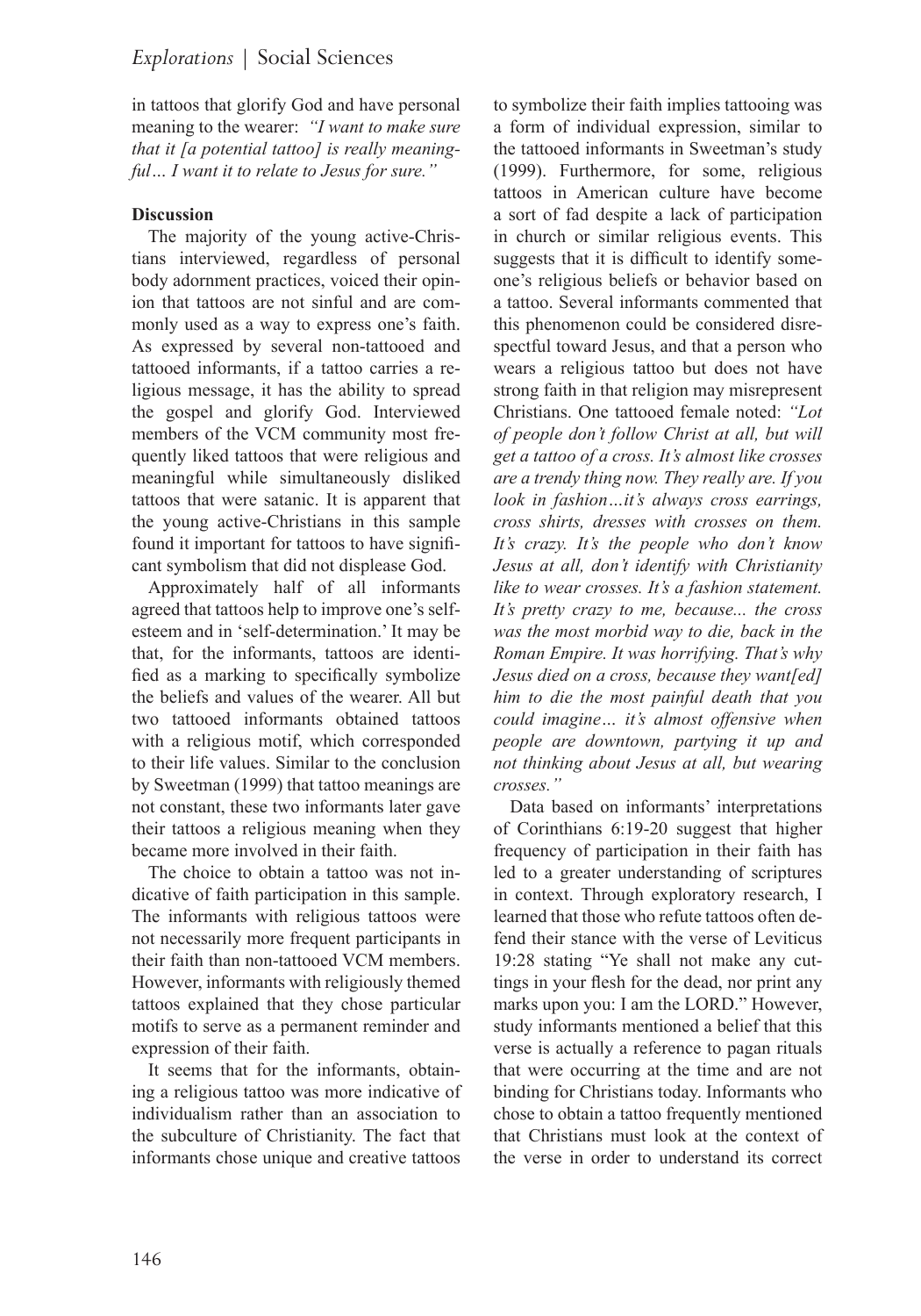interpretation. Furthermore, several informants mentioned that Revelations 19:16 may indicate the presence of tattoo practices in scripture. The verse in Revelations, and several others, were mentioned by Scheinfeld (2007) as evidence of "body markings in the Old and New Testaments" (363). This implies this group of young-Christians tended to look deeper into scripture to discover its meaning for themselves rather than accepting the authority of Christians from previous generations.

Only one young active-Christian that I interviewed interpreted tattoos as sinful. Hence, for the individuals in this study, I rejected the hypothesis that those who have chosen to not obtain a tattoo have refrained for reasons related to their faith. Instead, the most frequently mentioned reason non-tattooed informants listed for not obtaining one was that they were uncomfortable with the permanence of a tattoo.

Within a societal context, it is likely that some negative stereotypes towards tattoos are expressed by older generations; some of the informants in this study mentioned they heard these negative social stigmas from their parents and grandparents. The belief that tattoos are considered sinful by others emerged as the descriptor with the highest salience score among women without tattoos. This might indicate that these young women decided not to obtain tattoos to avoid judgment about their level of faith. Similar studies researching views towards tattoos by age and Christian denomination could be conducted to study this further.